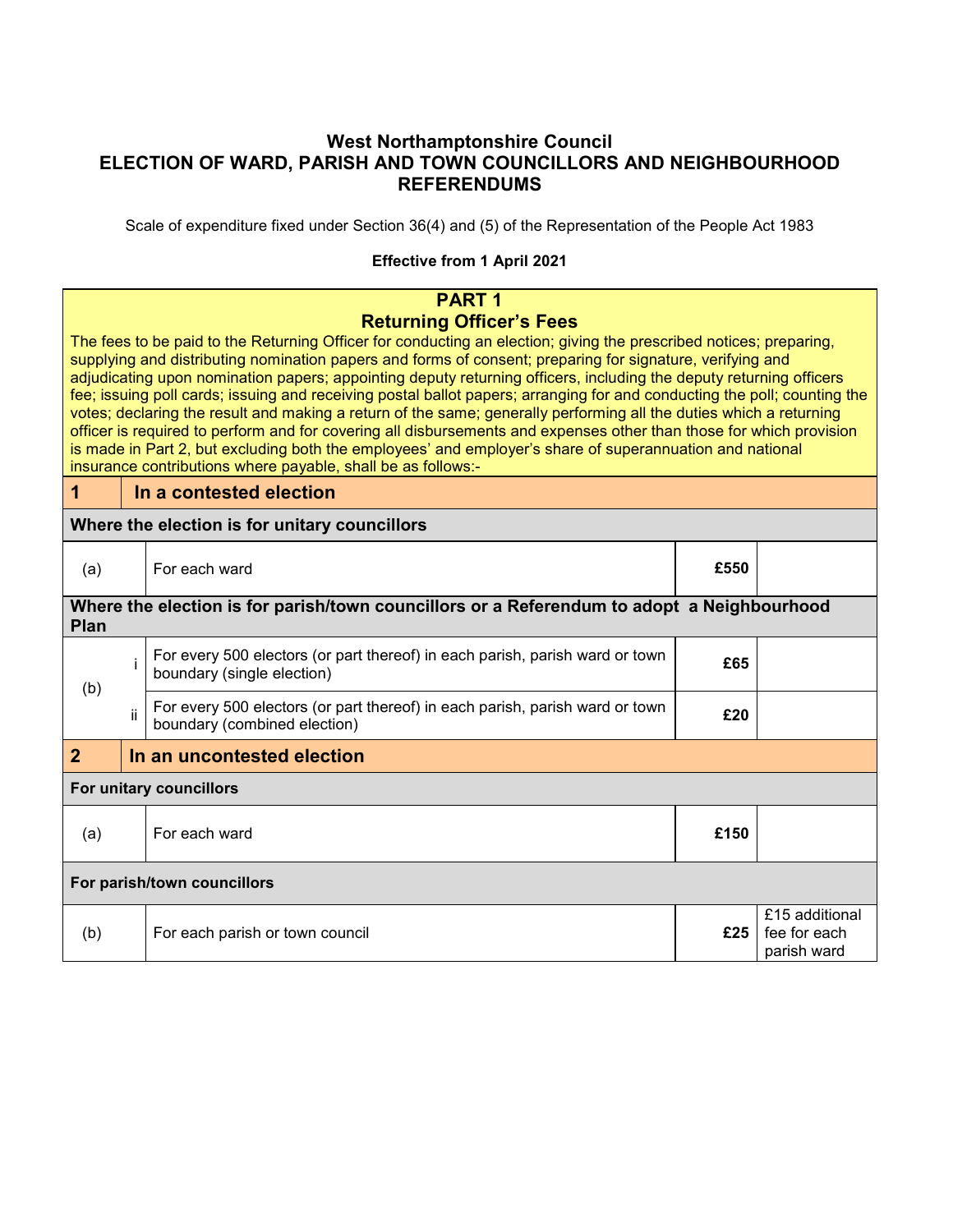## **PART 2 Disbursements**

## **POLLING STATION COSTS**

#### **Staffing**

| (a) | Presiding Officer's fee                                                                           | £200            | Additional £25 for each<br>combined election up to a<br>maximum of 3                                                               |
|-----|---------------------------------------------------------------------------------------------------|-----------------|------------------------------------------------------------------------------------------------------------------------------------|
| (b) | Poll Clerk's fee                                                                                  | £140            | Additional £15 for each<br>combined election up to a<br>maximum of 3                                                               |
|     |                                                                                                   |                 | Part time hours at a<br>proportionate rate as<br>determined by the RO                                                              |
| (c) | Polling Station Inspector's fee                                                                   | £240            |                                                                                                                                    |
| (d) | Mileage rate for Returning Officer, Deputy Returning<br><b>Officers and Polling Station Staff</b> | 45p per<br>mile | To include travel to and from;<br>face-to-face training sessions<br>ballot box collection point<br>polling station<br>verification |
| (e) | Training Fee to train Polling Station Staff                                                       | £50             |                                                                                                                                    |
| (f) | <b>Training Fee for Polling Station Staff</b>                                                     | £30             |                                                                                                                                    |

| Premises, printing and equipment related costs |                                                                                        |                                |  |
|------------------------------------------------|----------------------------------------------------------------------------------------|--------------------------------|--|
|                                                | The rental or statutory charges* in respect of<br>providing permanent polling stations | Actual &<br>necessary<br>costs |  |
| F8                                             | The rental and other costs in respect of providing<br>temporary polling stations       | Actual &<br>necessary<br>costs |  |
|                                                | Heating and lighting (per polling station)                                             | Actual &<br>necessary<br>costs |  |
|                                                | Conveyance of ballot boxes and voting screens                                          | Actual &                       |  |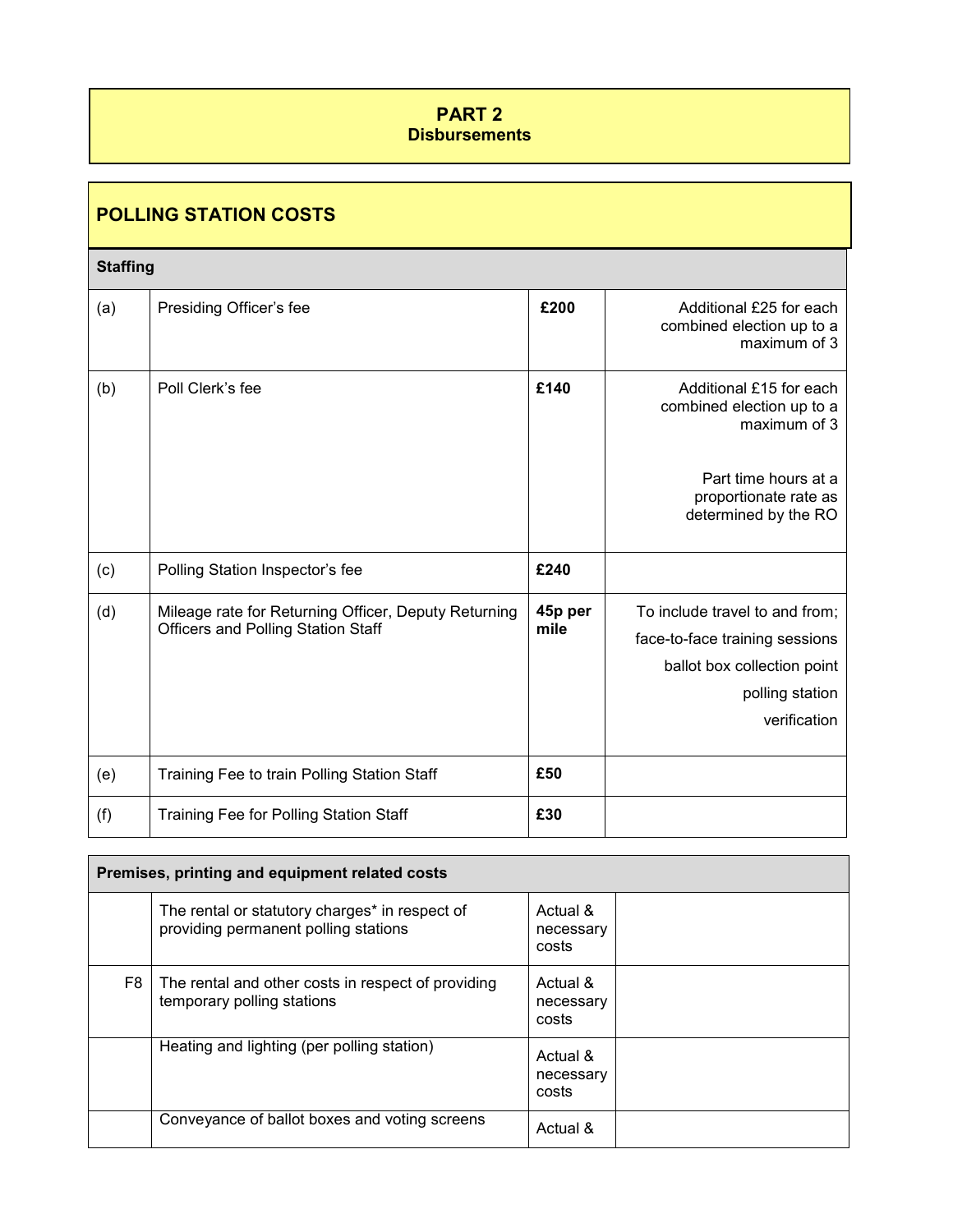|                 |                                                                                                                                                                           | necessary<br>costs             |                                                                                                                                                                                                                                                                                                                                                                                      |
|-----------------|---------------------------------------------------------------------------------------------------------------------------------------------------------------------------|--------------------------------|--------------------------------------------------------------------------------------------------------------------------------------------------------------------------------------------------------------------------------------------------------------------------------------------------------------------------------------------------------------------------------------|
|                 | The preparation of a room for the purpose of a poll,<br>and of a count, and cleaning and reinstating the<br>room (per station)                                            | Actual &<br>necessary<br>costs | In the case of a school<br>maintained by a local authority,<br>which may be used free of hire<br>charge, the caretaker's fee is<br>to be paid in accordance with<br>the allowances in force in the<br>National Joint Council for Local<br><b>Government Services National</b><br>Agreement on Pay and<br>Conditions of Service; or any<br>local agreement:<br>in any other building: |
|                 | Compensation payable in consequence of the<br>cancellation of functions in order to make suitable<br>premises available for use as polling stations or<br>places of count | Actual &<br>necessary<br>costs |                                                                                                                                                                                                                                                                                                                                                                                      |
| F9              | Preparation and transport costs for polling station<br>equipment                                                                                                          | Actual &<br>necessary<br>costs |                                                                                                                                                                                                                                                                                                                                                                                      |
| F <sub>10</sub> | The provision of equipment for polling stations                                                                                                                           | Actual &<br>necessary<br>costs |                                                                                                                                                                                                                                                                                                                                                                                      |
| F11             | The printing of all ballot papers, electoral registers,<br>corresponding number lists, absent voting lists and<br>notices (Annex E)                                       | Actual &<br>necessary<br>costs |                                                                                                                                                                                                                                                                                                                                                                                      |

| <b>POSTAL VOTE COSTS</b> |                        |                                    |  |
|--------------------------|------------------------|------------------------------------|--|
| <b>Staffing</b>          |                        |                                    |  |
| (a)                      | Postal Vote Manager    | £25:00 per hour (Evening sessions) |  |
|                          |                        | £22;50 per hour (Daytime sessions) |  |
| (b)                      | Postal Vote Supervisor | £22:50 per hour (Evening sessions) |  |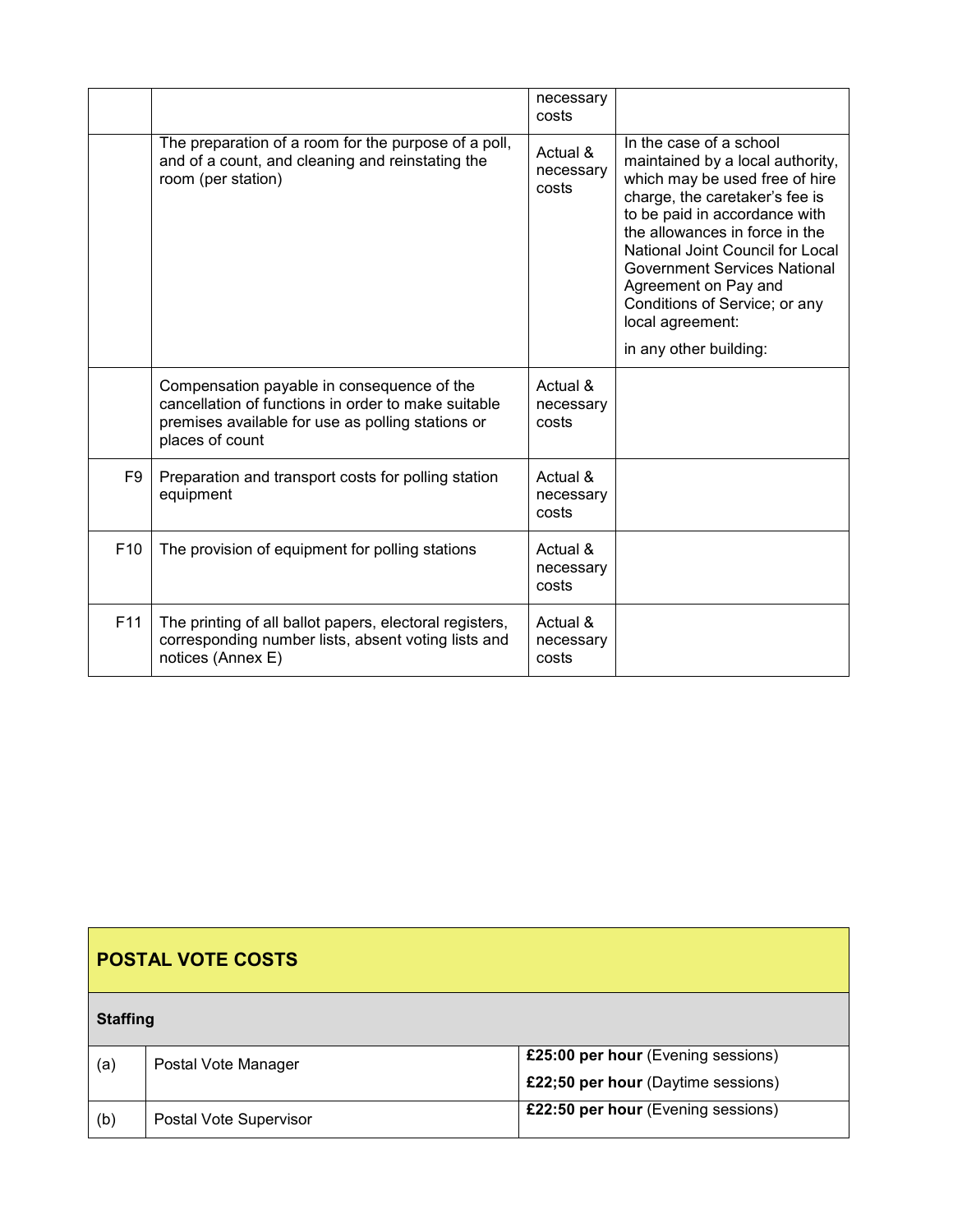|     |                                             | £20:00 per hour (Daytime sessions) |
|-----|---------------------------------------------|------------------------------------|
| (c) | Postal Vote Assistant                       | £17:50 per hour (Evening sessions) |
|     |                                             | £15:00 per hour (Daytime sessions) |
| (d) | Postal Vote Scanner                         | £20:00 per hour (Evening Sessions) |
|     |                                             | £17:50 per hour (Daytime sessions) |
|     |                                             |                                    |
| (e) | Training Fee to train Polling Station Staff | £50                                |
| (f) | Training Fee for Polling Station Staff      | £30                                |

# **Premises, printing and postage related costs**

| G4  | Printing and stationery costs for postal voting | Actual & necessary costs |
|-----|-------------------------------------------------|--------------------------|
| G5. | Postal voting postal costs - outward            | Actual & necessary costs |
| G6  | Postal vote postage costs - inward              | Actual & necessary costs |
| G7  | Accommodation costs for postal voting (if any)  | Actual & necessary costs |
| G8  | Equipment costs for postal voting               | Actual & necessary costs |
| G9  | Cost of postal vote 'sweeps'                    | Actual & necessary costs |

| <b>POSTAL VOTING COSTS</b> |                                              |                                                                             |  |
|----------------------------|----------------------------------------------|-----------------------------------------------------------------------------|--|
| <b>Staff Costs</b>         |                                              |                                                                             |  |
| G1                         | Preparation and issue costs if done in-house | £35 per 100 postal voters or part thereof<br>Paid as sessional fees with RO |  |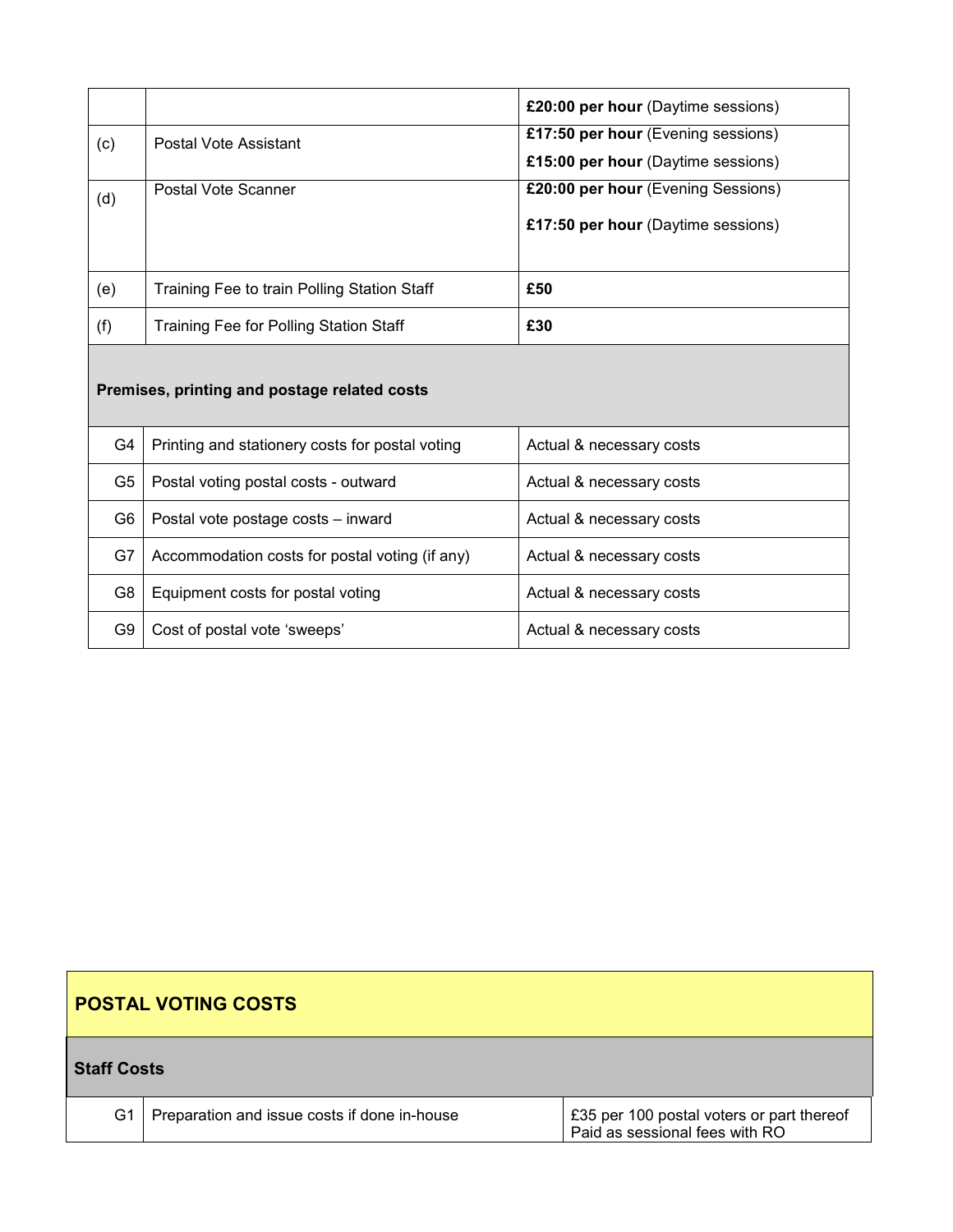|                |                                                                 | determining the rate of pay                                                                                |
|----------------|-----------------------------------------------------------------|------------------------------------------------------------------------------------------------------------|
| G1             | Preparation and issue costs if done by printer/mailing<br>house | £15 per 100 postal voters or part thereof                                                                  |
| G <sub>2</sub> | Opening and checking costs                                      | £44 per 100 postal voters or part thereof<br>Paid as sessional fees with RO<br>determining the rate of pay |
| G3             | raining                                                         | Incorporated into the above                                                                                |
|                |                                                                 |                                                                                                            |

# **Premises, printing and postage related costs**

| G4 | Printing and stationery costs for postal voting | Actual & necessary costs |
|----|-------------------------------------------------|--------------------------|
| G5 | Postal voting postal costs - outward            | Actual & necessary costs |
| G6 | Postal vote postage costs - inward              | Actual & necessary costs |
| G7 | Accommodation costs for postal voting (if any)  | Actual & necessary costs |
| G8 | Equipment costs for postal voting               | Actual & necessary costs |
| G9 | Cost of postal vote 'sweeps'                    | Actual & necessary costs |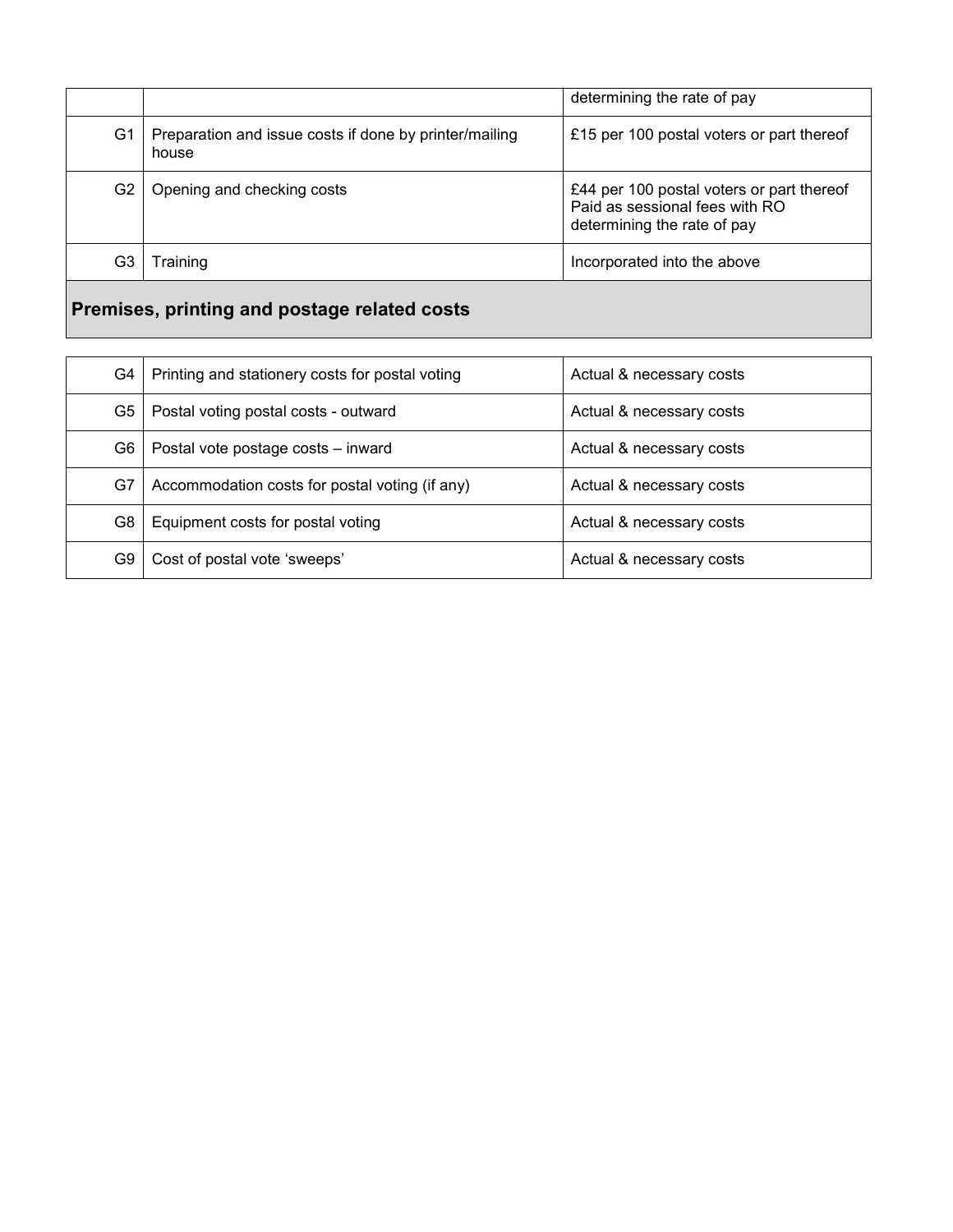| <b>VERIFICATION AND COUNT COSTS</b> |                                                                             |                                                                                                                                        |  |
|-------------------------------------|-----------------------------------------------------------------------------|----------------------------------------------------------------------------------------------------------------------------------------|--|
| <b>Staff costs</b>                  |                                                                             |                                                                                                                                        |  |
| (a)                                 | Verification/Count Manager                                                  | £35 per hour for night count (end of<br>poll onwards), weekends/bank<br>holiday<br>£32.50 per hour for daytime                         |  |
| (b)                                 | <b>Control Table Staff</b>                                                  | No mileage payable<br>£25:00 per hour for night count (end<br>of poll onwards), weekends/bank<br>holiday<br>£22:50 an hour for daytime |  |
| (c)                                 | Verification/Count Supervisor                                               | £25:00 per hour for night count (end<br>of poll onwards), weekends/bank<br>holiday<br>£22:50 an hour for daytime                       |  |
| (d)                                 | Verification/Count Assistant                                                | £17.50 per hour for night count (end<br>of poll onwards), weekends/bank<br>holiday<br>£15.00 an hour for daytime<br>No mileage payable |  |
| (e)                                 | Senior Verification/Count staff (as determined by the<br>Returning Officer) | £22.50 for night count (end of poll<br>onwards), weekends/bank holiday<br>£20.00 per hour for daytime                                  |  |
| (f)                                 | Media Team                                                                  | £17:50 per hour for night count (end<br>of poll onwards), weekends/bank<br>holiday<br>£15:00 per hour for daytime                      |  |
| (f)                                 | Car Parking & Buildings (incl. security)                                    | £17:50 per hour for night count (end<br>of poll onwards), weekends/bank<br>holiday<br>£15:00 per hour for daytime                      |  |
| (g)                                 | <b>IT Support</b>                                                           | £17:50 per hour for night count (end<br>of poll onwards), weekends/bank<br>holiday<br>£15:00 per hour for daytime                      |  |
| (h)                                 | <b>Front of House Assistants</b>                                            | £17:50 per hour for night count (end<br>of poll onwards), weekends/bank<br>holiday                                                     |  |
| (i)                                 | <b>Runners</b>                                                              | £15:00 per hour for daytime<br>£17:50 per hour for night count (end<br>of poll onwards), weekends/bank<br>holiday                      |  |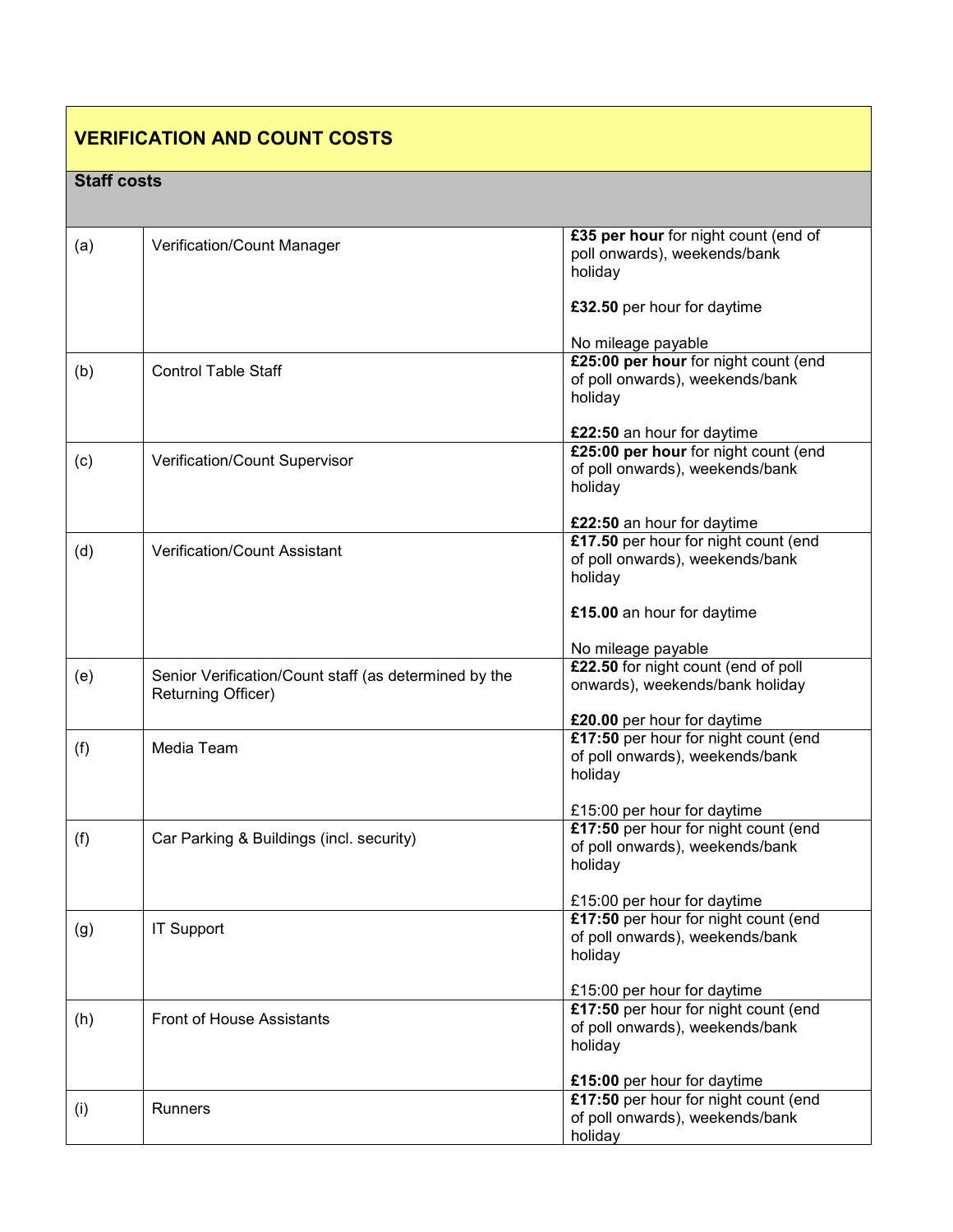| (j) | Training Fee to train Count Supervisors (when undertaken                               | £15:00 per hour for daytime<br>£50                                                 |
|-----|----------------------------------------------------------------------------------------|------------------------------------------------------------------------------------|
|     | prior to Count)                                                                        |                                                                                    |
| (k) | Training Fee for Count Supervisors (when undertaken<br>prior to Count)                 | £30                                                                                |
|     | Count Accommodation, equipment, conveyance and security costs                          |                                                                                    |
|     |                                                                                        |                                                                                    |
|     | Transfer of ballot boxes from verification to count venue                              | Actual & necessary costs                                                           |
| 15  | Hire and associated verification/count premises costs                                  | Actual & necessary costs                                                           |
| 16  | Equipment and stationery costs for the count (including<br>count refreshments, if any) | Actual & necessary costs                                                           |
| 17  | Conveyance of count equipment etc                                                      | Actual & necessary costs                                                           |
| 18  | Security costs for the count                                                           | If employed by the Returning Officer,<br>rates payable to other count staff apply. |
|     |                                                                                        | If provided externally - actual and<br>necessary costs.                            |
|     |                                                                                        |                                                                                    |